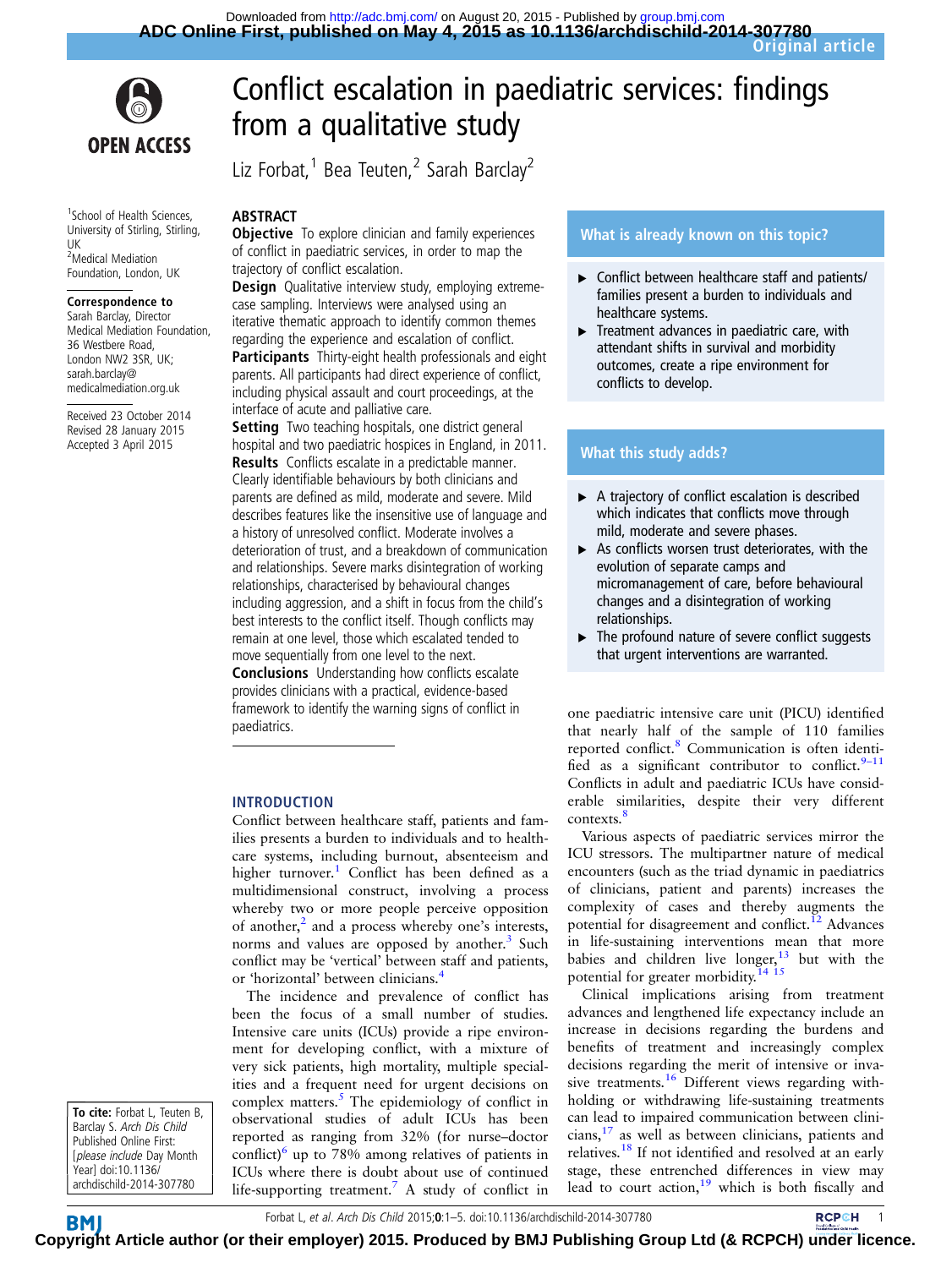## Original article

emotionally costly, $16$  but are often resolved without such intervention.[20 21](#page-4-0)

The aim of this project was to explore health professional and family experiences of conflict in paediatric services, in order to map the trajectory of conflict escalation.

#### **METHODS**

A semi-structured qualitative interview method was adopted. Participants were initially identified through purposive sampling of health professionals working at the interface of acute and palliative services, in PICUs, neonatal intensive care units and children's hospices. Initial interviewees were asked to pass their study details to colleagues using the snowball sampling technique.[22](#page-4-0) All participants self-defined as having personal experience of 'serious disagreement' or 'conflict' about medical care. All clinicians approached consented to participate; three parents did not respond to the invitation. The sample consisted of 46 participants, including doctors (n=20), nurses (n=10), parents (n=8), chaplains (n=3), lawyers (n=2), Patient Advice and Liaison Service (PALS) managers (n=2) and hospice head of care (n=1), from two teaching hospitals, one district general hospital and two children's hospices, in England. The majority of health professional respondents worked in PICU, with some in general services.

Interview questions prompted discussion of conflict between health professionals and families, intrafamily conflict and intraprofessional conflict, with interviewees asked to describe such experiences focusing on the characteristics of conflict. They were also invited to describe the way in which conflicts escalated.

Interviews lasted between 30 and 90 min. They were transcribed and anonymised, then subjected to an iterative thematic analysis.[23](#page-4-0) Analysis proceeded through a five-stage process. Stage 1 involved familiarisation with the dataset. Stage 2 involved identifying a thematic framework. Stage 3 involved indexing the data with reference to the thematic framework. In Stage 4, responses were synthesised from across respondents into a working grid of themes. Stage 5 focused on data interpretation and finalisation of key themes arising from the data. Analysis was conducted by BT and SB, with a subsample being analysed independently by LF to verify the emergent themes. The phases of conflict escalation emerged from the data and were verified in later interviews where participants were asked to comment on the veracity and accuracy of the three phases.

National Health Service Research Ethics approval was granted by Surrey REC (11/H1109/4). All participants gave written informed consent.

## RESULTS

#### Phases of conflict and markers of escalation

Data analysis identified key characteristics for the escalation of conflicts. Clearly identifiable events and behaviours by both clinicians and families were grouped into mild (poor management of relationships with the family), moderate (deterioration of trust) and severe (disintegration of working relationships), as illustrated in table 1. Conflicts did not always escalate; however, those which did tended to move through each phase in sequence, with two or more features of each phase being apparent in respondents' accounts.

#### Mild: poor management of relationships with the family

Characteristic features of the mild stage involved communication, specifically, clinicians using language insensitively and giving conflicting messages. Concerns about care management and a history of unresolved conflict were also evident.

Insensitive use of language: One respondent reported a case where a clinician described a child as 'moribund' in front of family members, and that this was enough to 'start a germ' that 'grows and festers to cause a breakdown in trust' (healthcare lawyer). The following quotation describes the way a prognosis was delivered to the parent:

14 people came into the room, led by two professors who proceeded to inform us that they had done a liver biopsy, they were looking for something that would give them confirmation that she had [name of condition], if she had [the condition] she would be dead within the next month or so, if she didn't have [the condition] they expected her to be dead by Christmas, and if she didn't die by Christmas she would be a vegetable for the rest of her life, which they anticipated to be very short. And then they turned round and left. (Parent)

Conflicting messages: Another indication for conflict escalation was where a family received mixed messages about their child's prognosis or treatment. Inconsistencies within the treating team led to a loss of trust. In a PICU, for example, a child's prognosis may change regularly and different teams, or members of a team, may provide apparently contradictory information to families:

Perhaps the advice that we've given has conflicted at the bedside, and so [the family] thought, 'well none of them are in agreement, why should I listen to them'. (Sister, PICU)

Care management concerns: Perceived or genuine errors in the treatment or management of a child, currently or in the past could also result in increased parental anxiety and distrust. An unaddressed error, or a decision which had long-lasting or profound consequences for a child, could have an impact on how a family perceived their care:

I think that goes back to the resuscitation really, right back to his birth. The people involved then clearly got it completely wrong so [the family believed] they're never going to get it right again, despite the fact that people who had made those decisions had retired by the time all this happened. (Consultant paediatrician)

History of unresolved conflict: Previous experiences of conflict over treatment decisions led to them becoming 'sensitised' to the risk of a disagreement escalating. Some healthcare

| Phases of conflict escalation<br>Table 1               |                                              |                                                 |
|--------------------------------------------------------|----------------------------------------------|-------------------------------------------------|
| Mild: poor management of relationships with the family | Moderate: deterioration of trust             | Severe: disintegration of working relationships |
| Insensitive use of language                            | Repetitive arguments leading to entrenchment | Child is no longer the focus                    |
| Conflicting messages                                   | Avoidance                                    | Conflict takes on a life of its own             |
| Care management concerns                               | Micromanagement                              | Physical and verbal threats                     |
| History of unresolved disagreement                     | Faction building                             | Attack                                          |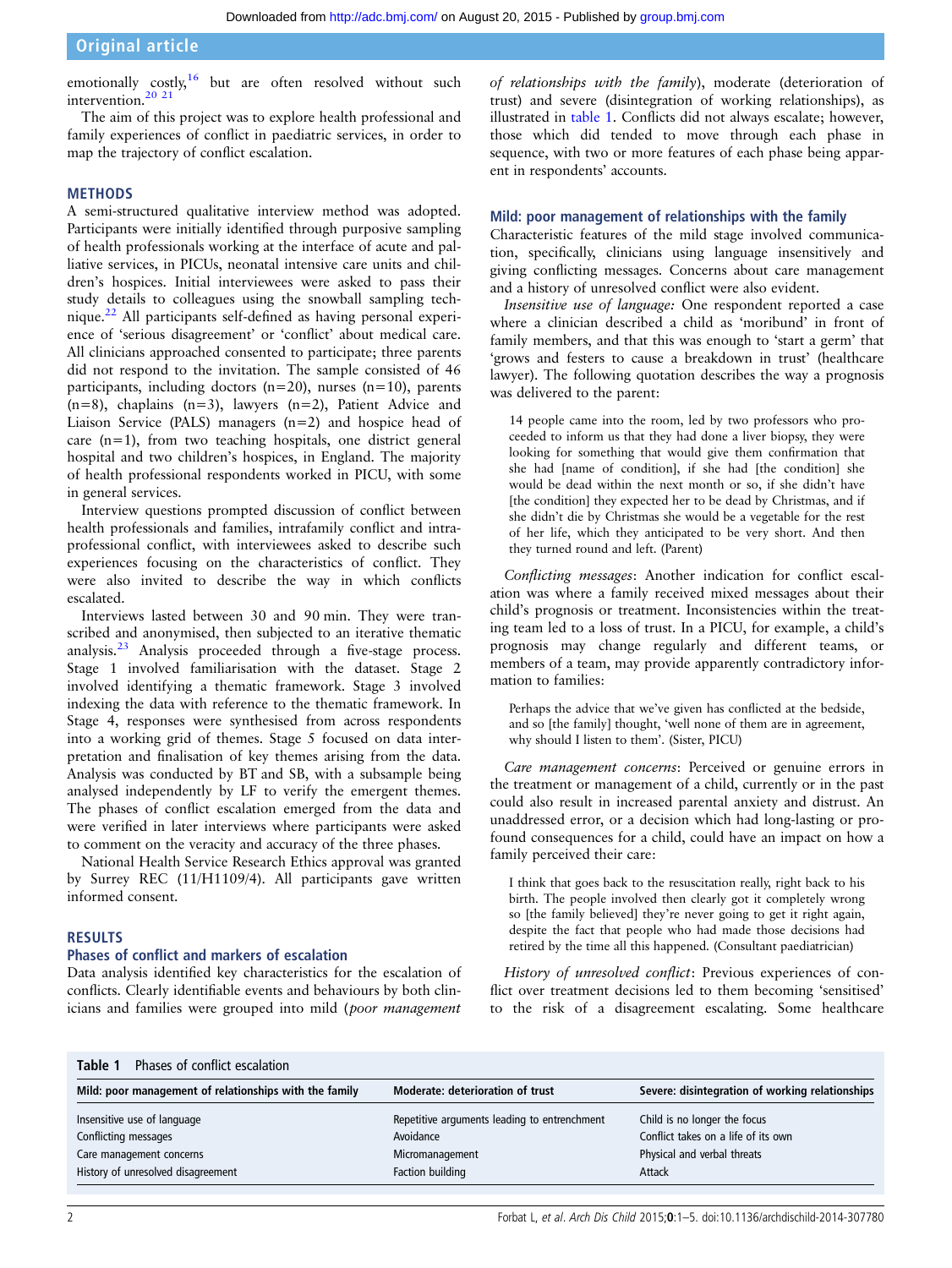professionals learnt only when they were taking over the care of a child from a colleague, that the family was already engaged in taking legal action over disagreements about treatment.

One doctor who had been involved in a number of high profile cases explained:

My other warning sign actually is… about broken relationships [...] if I then get a lot of distress from other professionals around it makes me think, why is this? (Consultant in Palliative Care)

#### Moderate: deterioration of trust

In the moderate stage, conflicts began to change dynamically and escalate more significantly. Communication difficulties initially experienced in the mild stage become amplified and begin to impact family–clinician relationships with the deterioration of trust resulting in faction building and parents' micromanaging care.

Repetitive arguments leading to entrenchment: The data suggest that families who questioned clinicians or who did not agree with the treatment proposed were labelled as 'awkward'. With repetitive conversations, each party defended their position more forcefully. If neither party showed willingness to listen or negotiate, then communication became entrenched:

What you see more and more are families who have very entrenched positions mirrored by staff who have very entrenched positions, and that especially if you are talking about intensive care cases or end-of-life cases, there is a certain degree of security in the staff's entrenched position; they perceive a sense of security, they know where they are if they draw firm lines and don't budge, that is a sign of weakness, perhaps in front of colleagues and in front of the family. (PALS Manager)

Avoidance: Both clinicians and families engaged in avoidance behaviours, for example, by not attending meetings or avoiding discussions of the issues underlying the conflict. As one respondent explained:

[The mum] very deliberately chose to arrive on a Thursday or Friday, knowing those to be the days when I wouldn't challenge her. (Consultant in palliative care)

Micromanagement: As trust broke down, families begin to monitor and question their child's care and treatment in detail. This meticulous scrutiny resulted in staff feeling mistrusted and conflict escalating:

[The family] were standing over the nurses watching what they were doing. Every time somebody went anywhere near the child one of the parents was there watching. The nurses then felt; 'we're not being trusted here, we're professionals, we've got to get on with our job, let us get on with our job.' (Healthcare lawyer)

Faction building: A further characteristic of this phase occurred as healthcare professionals and parents felt more alienated and misunderstood. Factions built up with both sides finding others to foster support for their position. As a result, more people were drawn into the conflict:

You are no longer dealing with the mother and father, but you are dealing with a huge band, which can include significant people like grandparents and […] some leaders of their faith. (PALS manager).

From that time on [clinicians saying that nutrition could not be withheld] I was quite suspicious really of the medical establishment and/or the hospice in pretty much in every way […] I was on the alert and lookout for the kind of possibilities that things might be done that I didn't feel were in my son's best interest. (Parent)

## Severe: disintegration of working relationships

By the time a conflict reached this level of escalation, interviewees reported that they no longer felt in control. Terms such as 'win' and 'lose' were used to describe the intended outcome.

Child is no longer the focus: At the most severe level, the focus often ceased to be on the best interests of the child. Clinicians cited examples of court action garnering publicity and empathy, or where a child's death resulted in significant financial loss for the family.

You just get a gut feeling that the arguments are moving away from the central core of the child. (Consultant paediatrician)

Clinicians identified that at times a specialist's desire to pursue a specific area of medical research became more prominent than the child's best interest:

Actually it can be difficult for us to disentangle what's in the child's best interests and what is us wanting to get our own way. Often there are many more than one way of managing a situation, and we have our preferred way, and some people are very dogmatic about that. (Consultant paediatrician)

Conflict takes on a life of its own: In a number of cases where conflict escalation was described, participants noted that the focus of both families and health professionals shifted from the child towards the conflict itself:

It was almost as if [the parents] were dancing to a different tune, because they weren't engaged with the child's day-to-day care; they were more preoccupied with winning their [court] case. (Paediatrician)

Physical and verbal threats: Threats were formulated as both personal (direct or threatened physical attack) and professional (threats to report clinicians to the press, or professional regulators).

I have a child on a ventilator here, and I think I am doing the wrong thing but the family is determined that I go ahead. If I stop treating that child and the child dies then, front page of The Daily Mail, and the GMC and a police investigation for murder or manslaughter. […] It's not an experience that you want to even contemplate. (Consultant paediatrician, PICU)

In several instances, the press was involved in documenting the conflict, acting as advocates for the family's point of view.

Verbal abuse was apparent within this phase and physical attacks had also occurred.

I ended up shouting at an SHO, saying, what's this blood test for? (Parent)

[There] must have been about ten of them in there shouting, ranting, screaming at us and hitting, and just completely out of the blue, taken from behind…I'd been beaten black and blue. (Consultant paediatrician).

#### Escalation

A number of participants described how conflicts escalated. The following quotations illustrate escalation through the three phases. First, relationships begin to deteriorate. Then, the father begins to micromanage his child's care and finally, exhibits threatening behaviour.

There's a slight mistrust in the room already because 'well we've heard lots of different things'…It takes a number of weeks to get the diagnosis and you can see in their faces, they begin to think they lose their trust in you and you begin to think that you're incompetent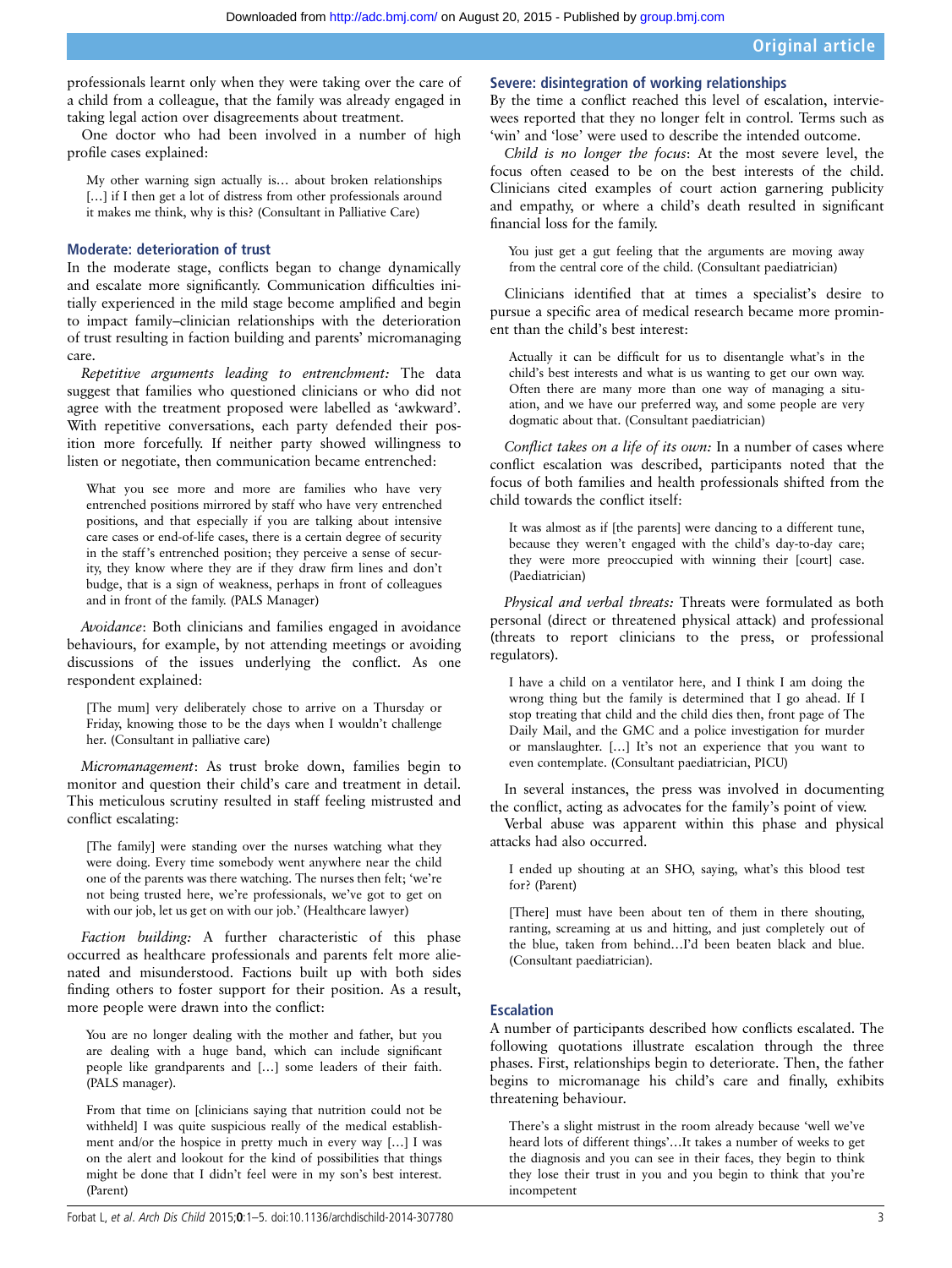<span id="page-3-0"></span>[The father] would take the [electronic note system] and go through the screens to see what had happened, when and what reaction had been happening and at the nurse's comments and then write everything down in a book.

The father came with a camera and shoved it up everybody's nose and took photos of everybody. They were both screaming "murderers, murderers" at everybody, photographing the equipment, photographing the monitors, none of the nursing staff wanted to work there, the level of stress was enormous" […] [The father] physically pushed the nurses. (Consultant, PICU).

While data collection focused on conflict escalation, some respondents spoke about their experiences of de-escalating conflict, including using communication skills and making time for difficult conversations:

Time, patience and respect. […] You have to show that you understand and respect their position absolutely, and although you may not be able to agree with it, that you still got that real deep understanding of what they are doing, what are they trying to achieve, and why they are trying to achieve it. (Consultant, **PICU**)

#### **DISCUSSION**

This paper offers an empirically-derived framework for understanding conflict escalation in paediatric services and identifies three levels through which families and clinical teams progress on the way to a complete breakdown of trust.

The framework resonates with the literature on the content and outcome of conflict; for example, suboptimal communica-tion has a recognised role in conflict.<sup>8 [24](#page-4-0)</sup> Indeed, the origins of conflict in patients in long-term paediatric intensive care identifies poor communication, unavailability of parents and disagreements over the care plan as key causes. $8$  At the extreme end, physical violence has also been documented as a recognised outcome of healthcare conflict. $25$  The incidence of conflict may rise as a result of medical advances, whereby the number of children requiring ongoing palliative care services $13$  is likely to increase, with a corresponding increase in the impact on families.

The framework resonates with Glasl's<sup>[26](#page-4-0)</sup> nine-step model of conflict escalation, which was developed in the context of international relations. Glasl argues that researching conflict causality is less fruitful than verifying the dynamics of the conflict situation, in order to inform the appropriate choice of intervention. The evidence from this paper suggests that early recognition can equip healthcare teams to recognise mild or moderate conflict and choose appropriate interventions, to prevent further escalation. Further studies are warranted to test the model as a way of enabling healthcare teams to identify conflict at its earliest stages. However, if conflict cannot be resolved, then external interventions such as referral to a clinical ethics committee,  $27$ mediation<sup>28</sup> or court action may be necessary.

The study only involved a small number of parents, and no children or young people. The sample did not include families at the most extreme end of the conflict, reflecting the legal restrictions which precluded the researchers from contacting families (eg, following court action). A formal definition of conflict was not provided to interviewees.

#### **CONCLUSION**

There is an identifiable pattern of escalation to conflict in paediatrics. Insight into how conflicts escalate provides clinicians with a practical, evidence-based framework to identify the characteristics and phases of escalation. Further work is now required to

pilot and evaluate the range of possible interventions which may be carried out within each phase in order to help health professionals recognise, manage and avoid future conflicts.

Twitter Follow Liz Forbat at [@lizforbat](http://twitter.com/lizforbat) / Sarah Barclay at [@sarahbarclayldn](http://twitter.com/sarahbarclayldn)

Contributors SB and BT designed the work and acquired the data; LF, BT and SB interpreted the data. LF, BT and SB drafted the work and revised it critically for intellectual content. LF, BT and SB approved the final version of the manuscript. LF, BT and SB agree to be accountable for all aspects of the work ensuring that questions related to the accuracy or integrity of any part of the work are appropriately investigated and resolved.

Funding The study was funded by the Department of Health. Grant: CPC30/94. The University of Stirling acted as sponsor for the research, providing insurance and indemnity.

Competing interests SB received a grant from the Department of Health during the conduct of the study and she is the director of the Medical Mediation Foundation—an organisation that provides mediation in situations where there is disagreement/conflict between patients and healthcare professionals. However, the manuscript focuses on how conflict escalates and only in the Discussion section refers to mediation as one potential solution.

Ethics approval Surrey REC (11/H1109/4).

Provenance and peer review Not commissioned; internally peer reviewed.

Data sharing statement Any requests for raw data should be directed to the corresponding author. At present, ethical approval is not in place for the sharing of data, therefore any such request would be subject to further NHS ethical approval processes.

**Open Access** This is an Open Access article distributed in accordance with the Creative Commons Attribution Non Commercial (CC BY-NC 4.0) license, which permits others to distribute, remix, adapt, build upon this work non-commercially, and license their derivative works on different terms, provided the original work is properly cited and the use is non-commercial. See: [http://creativecommons.org/](http://creativecommons.org/licenses/by-nc/4.0/) [licenses/by-nc/4.0/](http://creativecommons.org/licenses/by-nc/4.0/)

#### **REFERENCES**

- 1 Brinkert R. A literature review of conflict communication causes, costs, benefits and interventions in nursing. [J Nurs Manag](http://dx.doi.org/10.1111/j.1365-2834.2010.01061.x) 2010;18:145-56.
- 2 Almost J. Conflict within nursing work environments: concept analysis. [J Adv Nurs](http://dx.doi.org/10.1111/j.1365-2648.2006.03738.x) 2006;53:444–53.
- 3 De Dreu C, Gelfand M. Conflicts in the workplace: sources, functions, and dynamics across multiple levels of analysis. In: De Dreu C, Gelfand M, eds. The psychology of conflict and conflict management in organizations. 1st edn. New York: CRC Press, 2007:3–54.
- 4 Farrell G. Aggression in clinical settings: nurses views. *[Jn Adv Nurs](http://dx.doi.org/10.1046/j.1365-2648.1997.1997025501.x)* 1997;25:501–8.
- 5 Fassier T, Azoulay E. Conflicts and communication gaps in the intensive care unit. [Curr Opin Crit Care](http://dx.doi.org/10.1097/MCC.0b013e32834044f0) 2010;16:654–65.
- 6 Azoulay E, Timsit JF, Sprung CL. Prevalence and factors of intensive care unit conflicts: the conflicus study. [Am J Respir Crit Care Med](http://dx.doi.org/10.1164/rccm.200810-1614OC) 2009;180:853-60.
- 7 Breen C, Abernethy A, Abbott K, et al. Conflict associated with decisions to limit life-sustaining treatment in intensive care units. [J Gen Intern Med](http://dx.doi.org/10.1046/j.1525-1497.2001.00419.x) 2001;16:283-9.
- 8 Studdert D, Burns J, Mello M, et al. Nature of conflict in the care of pediatric intensive care patients with prolonged stay. [Pediatrics](http://dx.doi.org/10.1542/peds.112.3.553) 2008;112:553-8.
- 9 Glaser A, Nicholson J, Taylor R, et al. Childhood cancer and proton beam therapy. [BMJ](http://dx.doi.org/10.1136/bmj.g5654) 2014;349:5654.
- 10 O'Brien A. Lessons from the Ashya King case. [BMJ](http://dx.doi.org/10.1136/bmj.g5563) 2014;349:5563.
- 11 Richards T. When doctors and patients disagree. **[BMJ](http://dx.doi.org/10.1136/bmj.g5567) 2014;349:5567**.
- 12 Greene M, Adelman R. Beyond the Dyad: Communication in Triadic (and more) Medical Encounters. In: Martin L, DiMatteo M, eds. The Oxford handbook of health communication, behavior change, and treatment adherence. Oxford: Oxford Handbooks, 2013:136–54.
- 13 Fraser L, Miller M, Hain R, et al. Rising national prevalence of life-limiting conditions in children in England. [Pediatrics](http://dx.doi.org/10.1542/peds.2011-2846) 2012;129:923.
- 14 Costeloe K, Hennessy E, Gibson A, et al. The EPICure study: outcomes to discharge from hospital for infants born at the threshold of viability. [Pediatrics](http://dx.doi.org/10.1542/peds.106.4.659) 2000;104:659-71.
- 15 Choong K, Cupido C, Nelson E, et al. A framework for resolving disagreement during end of life care in the critical care unit. Clin Invest Med 2010;33:E240-53.
- Meller S, Barclay S. Mediation: an approach to intractable disputes between parents and paediatricians. [Arch Dis Child](http://dx.doi.org/10.1136/adc.2010.191833) 2011;96:619–21.
- 17 Boyle D, Miller P, Forbes-Thompson SA. Communication and end-of-life care in the intensive care unit: patient, family, and clinician outcomes. [Crit Care Nurs Q](http://dx.doi.org/10.1097/00002727-200510000-00002) 2005;28:302–16.
- Luce J, White D. The pressure to withhold or withdraw life-sustaining therapy from critically ill patients in the United States. [Am J Respir Crit Care Med](http://dx.doi.org/10.1164/rccm.200609-1397CP) 2007;175:1104–8.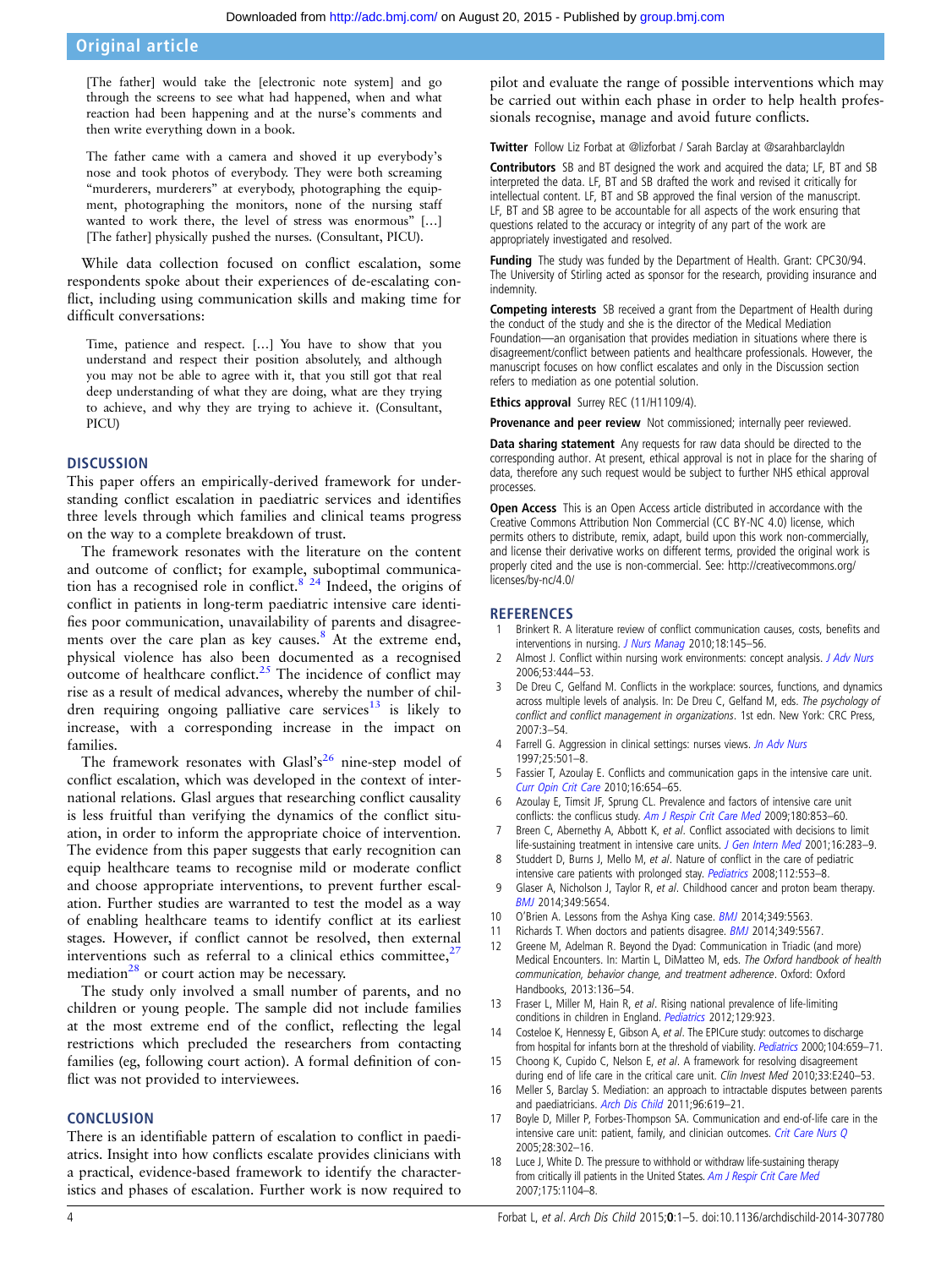- <span id="page-4-0"></span>19 Ward Platt M, Ward Platt A. Conflicts of care. *[Arch Dis Child](http://dx.doi.org/10.1136/adc.2004.069070)* 2005;90:331.<br>20 Brierley J, Linthicum J, Petros A. Should religious beliefs be allowed to stone
- Brierley J, Linthicum J, Petros A. Should religious beliefs be allowed to stonewall a secular approach to withdrawing and withholding treatment in children? *[J Med](http://dx.doi.org/10.1136/medethics-2011-100104)* [Ethics](http://dx.doi.org/10.1136/medethics-2011-100104) 2013;39:573–7.
- 21 Birchley G. Deciding together? Best interests and shared decision-making in paediatric intensive care. [Health Care Anal](http://dx.doi.org/10.1007/s10728-013-0267-y) 2014;22:203–22.
- 22 Babbie E. The practice of social research. 9th edn. Belmont, CA: Wadsworth Thomson, 2001.
- 23 Braun V, Clarke V. Using thematic analysis in psychology. *[Qual Res Psyc](http://dx.doi.org/10.1191/1478088706qp063oa)* 2006;3:77–101.
- 24 Wilmott W, Hocker J. Interpersonal conflict. 7th edn. Boston: McGraw Hill, 2007.
- 25 Hesketh K, Duncan S, Estabrooks C. Workplace violence in Alberta and British Columbia hospitals. [Health Policy](http://dx.doi.org/10.1016/S0168-8510(02)00142-2) 2003;63:311–21.
- 26 Glasl F. The process of conflict escalation and roles of third parties. In: Bomers G, Peterson R, eds. Conflict management and industrial relations. 1st ed. The Hague: Kluwer Nijhoff Publishing, 1982:119–40.
- 27 Larcher V. Role of clinical ethics committees. [Arch Dis Child](doi:10.1136/adc.81.2.104) 1999;81:104.
- 28 GMC. Treatment and care towards the end of life. Good practice in decision making. 2010. http://www.gmc-uk.org/Treatment\_and\_care\_towards\_the\_ end\_of\_life\_\_\_English\_0914.pdf\_48902105.pdf (accessed 10/4/2015).